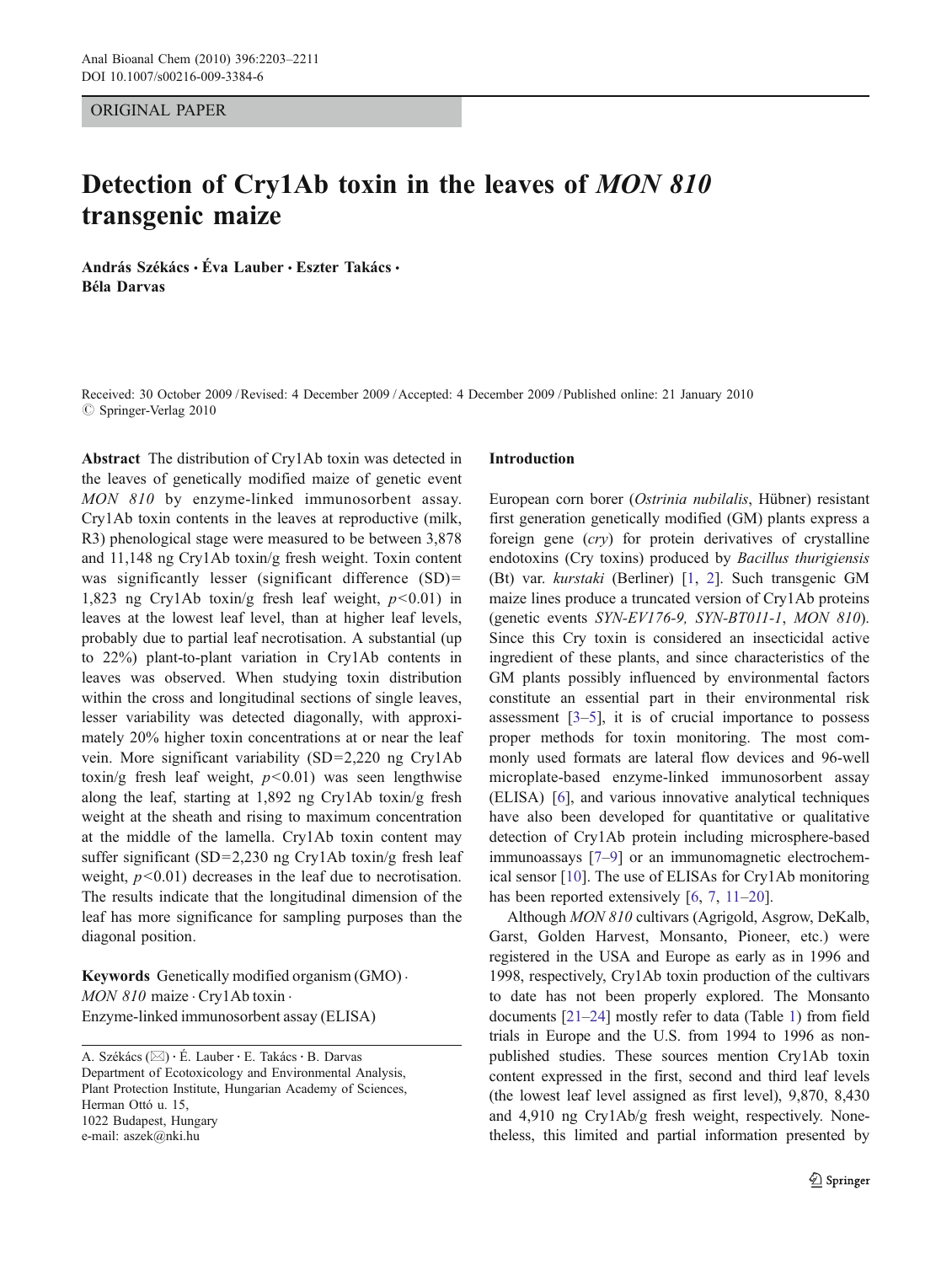Monsanto is hard to judge without suitable specifications on cultivars and exact ELISA methods of determination applied. During the last decade, only a few papers were published about Cry1Ab toxin production of MON 810 cultivars (Table [2\)](#page-2-0), even though the entire phenomenon of variable toxin production is still unclear. MON 810 cultivars produce Cry1Ab toxin in a tissue- and time-specific manner [\[25](#page-7-0)–[27\]](#page-7-0). Soil quality, especially its nitrogen fertility also has a strong influence on Cry1Ab toxin expression [[28](#page-7-0)], and multi-stack varieties have been reported to have expressed toxin content two fold higher than in single stack *MON 810* cultivars [[29\]](#page-7-0). As reported Cry1Ab toxin content often scatter over wide ranges within a single survey, concerns regarding non uniform expression levels of the transgene and plant-toplant variation in Cry1Ab contents were raised [[27](#page-7-0), [30](#page-8-0)]. Our aims in this work were to measure Cry1Ab toxin content in the leaves of MON 810 DeKalb cultivar DK-440 BTY under experimental cultivation and to assess Cry1Ab distribution among leaf levels and within individual leaves of using the validated commercial Abraxis Bt-Cry1Ab/Ac ELISA method.

## Materials and methods

Seeds of MON 810 maize cultivar DK-440 BTY and its near isogenic variety DK-440 were kindly provided by Monsanto Hungária Ltd. (Budapest, Hungary). Both Bt maize and near isogenic varieties were grown at the Ecological Experimental Station of the Plant Protection Institute, Hungarian Academy of Sciences (Juliannamajor, Nagykovácsi, Hungary). Cry1Ab toxin was obtained from three sources, purchased from Abraxis Inc. LLC (Warminster, PA, USA), acquired from Sándor Szobszlay (Department of Environmental Protection and Safety, Szent István University, Gödöllő, Hungary), and received from Luke Masson (Biotechnology Research Institute, National Research Council of Canada, Montreal, Quebec, Canada) [\[31](#page-8-0)]. Chemicals were purchased from Sigma-Aldrich Ltd. (Budapest, Hungary) unless stated otherwise. Data were analysed using Statistica software by StatSoft Inc. (Tulsa, OK, USA). Standard curves for analytical determinations were calculated by simple linear regression in a narrow concentration range (up to 4 ng/mL) and sigmoid regression for a broader concentration range (up to 50 ng/mL) using the four-parameter logistic model [\[32](#page-8-0)]. Cry1Ab concentrations determined by linear regression are expressed as mean±standard deviation (sd) unless stated otherwise. Statistical uniformity of detected concentrations was determined in unpaired two-sample Student's t-tests. Significant differences (SD) among Cry1Ab concentrations were calculated using one-way analysis of variance (ANOVA) with the probability level  $(p)$  specified.

Post-hoc analysis (Fisher's least significant difference (LSD test) was used to assign homogeneous groups (in which members are not statistically different from each other) at the probability level of the ANOVA tests in each experiment on Cry1Ab toxin content in leaves (cross sampling, longitudinal sampling and necrosis sampling measurements). Statistical grouping of the data in each experiment is assigned by capital letters in parentheses denoting separate homogeneous groups, but homogeneous groups in one experiment are not related to those in the other experiments.

Enzyme-linked immunosorbent assays

Cry1Ab toxin content in maize leaves was determined by commercial 96-well microplate format sandwich immunoassay, Abraxis Bt-Cry1Ab/Ac ELISA kit (#PN 51001, Warminster, PA, USA). For sample preparation, approximately 20 mg of ground maize samples were homogenised in 0.5 mL of manufacturer-provided extraction buffer, and were centrifuged at 12,000 rpm for 3 min. Samples were further diluted with phosphate-buffered saline (PBS) buffer as needed, at least 1:50. Immunoassays were carried out in 96-well ELISA microplates according to protocols provided by the manufacturers, in sequential steps, with a washing step with phosphate-buffered saline (PBS with 0.02% Tween 20) buffer (pH 7.4) in between each. Samples and calibrators were added to the plates in triplicates. Monoclonal Cry1Ab-specific mouse antibodies in PBS buffer were added, after the addition of the samples and calibrators, and the plate was incubated for 30 min at room temperature, washed, followed by the addition of an antimouse IgG-HRP enzyme conjugate, and the plate was incubated for a further 30 min at room temperature. Finally, hydrogen peroxide as a substrate and tetramethyl benzidine as a chromophore diluted in citrate buffer (pH 5.0) were added. Colour development was measured in the kinetic mode at a wavelength of 650 nm, the colour reaction was stopped after 20 min by adding 4 M sulphuric acid, and the colour intensity was read at 450 nm wavelength on an iEMS microtiter plate reader (Labsystems, Helsinki, Finland). Calibrators were put on every microplate at concentrations between 0.25 and 4 ng/mL, assays were used for determination of the analyte concentration in the linear range of determination by linear regression. The limit of detection (LOD) claimed by the manufacturer, defined as the concentration corresponding to an assay signal of 3 standard deviations above the background signal (negative corn leaf sample) interpolated from a Cry1Ab standard curve by linear regression is 0.125 ng/mL Cry1Ab in corn leaf extract [[33\]](#page-8-0). Consequently, the lower limit of detection in the plant samples was 156 ng Cry1Ab toxin/g fresh weight.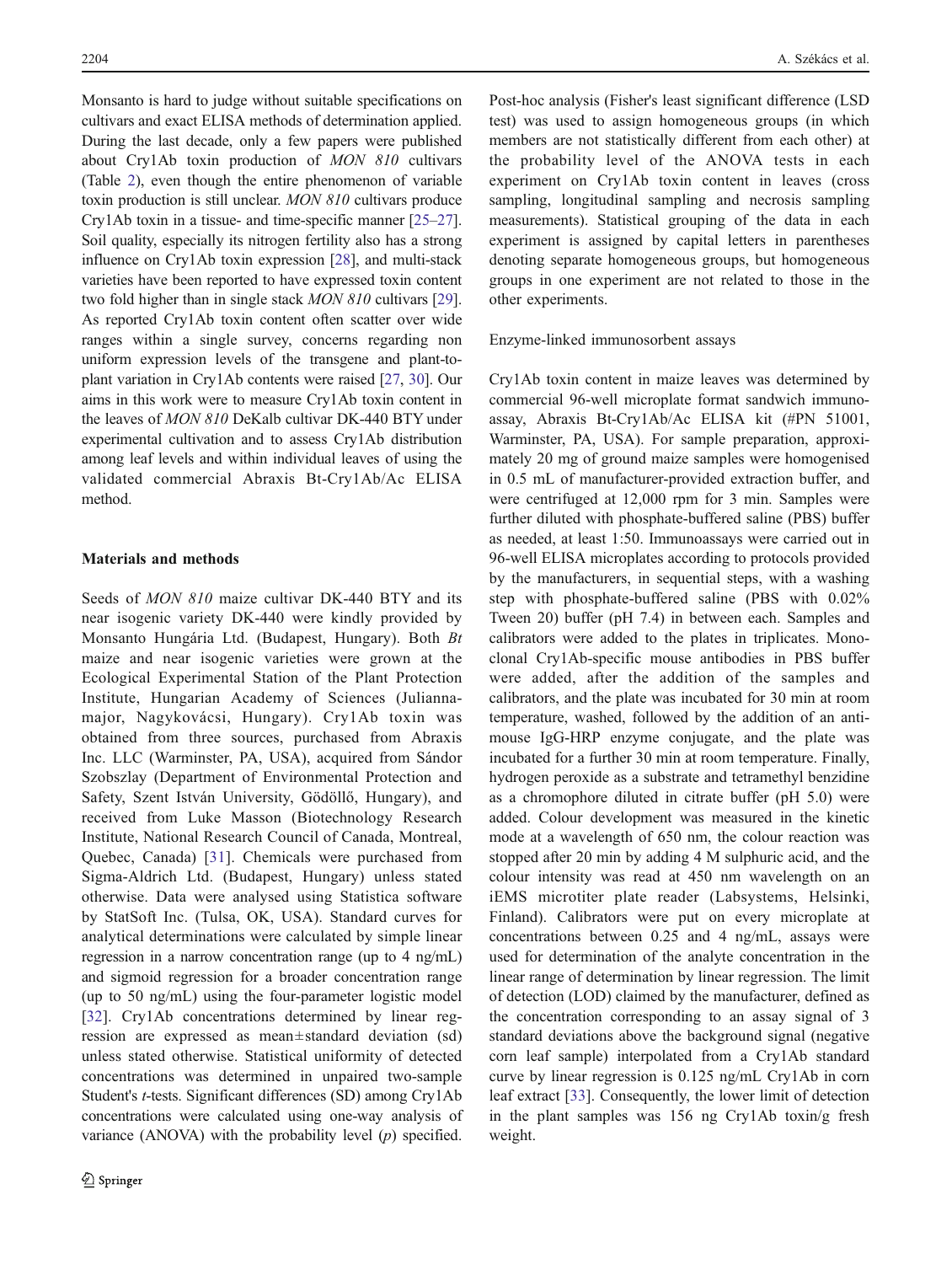<span id="page-2-0"></span>

| <b>Table 1</b> Immunoreactive<br>Cry1Ab toxin content in <i>MON</i> | Location   | $Cry1Ab$ toxin content (ng $Cry1Ab/g$ fresh weight) | Reference |             |                         |
|---------------------------------------------------------------------|------------|-----------------------------------------------------|-----------|-------------|-------------------------|
| 810 event maize in Monsanto<br>studies                              |            | Leaf                                                | Pollen    | Grain       |                         |
|                                                                     | <b>USA</b> | 7,930–10,340                                        | 90        | $190 - 390$ | [23] referred by $[21]$ |
|                                                                     | EU         | 7,590–9,390                                         | -         | $420 - 690$ | [21]                    |

## Cultivation and sampling

Plants were cultivated with six border rows of near isogenic maize on plots of  $400 \text{ m}^2$  area fenced off from other cultivation sites in Julianna-major. Phenological stages were designated by Ritchie et al. [[34\]](#page-8-0). Leaf samples of DK-440 BTY and its near isogenic line, DK-440 were taken from different leaf levels at developmental stage R3. Samples were taken, as appropriate, either as leaf strips or leaf discs. For Cry1Ab toxin content determination at various leaf levels, leaf strips of 5 mm width approximately 80 mg in weight were cut from the middle section of each green leaf. In the case of sample position studies within individual leaves (Fig. [1](#page-3-0)), leaf discs of 5 mm in diameter were collected from the tenth leaf level (the lowest leaf level assigned as first level). For diagonal analysis, 5-mmdiameter leaf discs were cut from the middle part of leaves taken from the tenth leaf level of the maize plant: the centre disc contained the leaf vein; subsequent discs were obtained in 1-cm distance from each other towards leaf edge. For longitudinal analysis, 5-mm-diameter-wide leaf strips were cut at the middle between vein and perimeter of the tenth leaf lamella. Leaf tips were sampled by cutting the last 10-mm long portion of the leaf towards its end. Leaf tip samples were prepared with and without necrotic perimeter. Samples were immediately processed upon sampling for fresh and dry weight measurements, or were stored frozen (−40°C) for toxin content determination by ELISA.

Internal reference laboratory samples were also prepared from corn tissues collected from the field, and were used for ELISA reliability determination. Corn leaves (approx. 1 kg) collected from six corn plants at the R1 phenological stage were chopped and lyophilised in batches in 1-litre

**Table** 

volume round flasks. The dry material was further homogenised in a Retsch GM 200 cutting mill (Retsch GmbH, Haan, Germany), and was stored in aliquots at −60°C. Another reference plant sample (#OR4) containing leaves, roots and stem of DK-440 BTY was prepared, and stored frozen in aliquots. This sample represented all plant matrices, in natural weight proportions in silage, was dried and ground together, and was used as an internal laboratory standard for analytical quality control.

# Leaf surface area measurements

For measuring the necrotic proportion of the leaf tips, 27– 29 mg samples of the tenth leaf levels were cut, similar to sampling for ELISA. Leaf surfaces were measured in quadruplicate leaf samples, in five repetitions each, by portable leaf area meter LI-3000 (LI-COR Biosciences Inc, Lincoln, NE, USA) complemented with LI-3050A transparent belt conveyer accessory. Area determinations allowed a resolution of 1 mm<sup>2</sup> (1×1 mm scanning area) with an accuracy of  $\pm 2\%$  specified by the manufacturer. Measurements were carried out on leaf tips with and without necrotic perimeter, if detected.

## Results and discussion

## Analytical characterisation of Cry1Ab detection by ELISA

The commercial Bt-Cry1Ab/Cry1Ac ELISA system, used in this study, is validated and distributed by the manufacturer (Abraxis Inc., Warminster, PA, USA) for quantitative determination of Cry1Ab and Cry1Ac endotoxins in

| <b>Table 2</b> Immunoreactive<br>Cry1Ab toxin content in <i>MON</i><br>810 event maize cultivars | Cultivar         | Cry1Ab toxin content (ng Cry1Ab/g fresh weight) <sup>a</sup> |              |               |              |            | Reference |
|--------------------------------------------------------------------------------------------------|------------------|--------------------------------------------------------------|--------------|---------------|--------------|------------|-----------|
|                                                                                                  |                  | Leaf                                                         | Root         | <b>Stem</b>   | Anther wall  | Grain      |           |
|                                                                                                  | Agrigold A6609Bt | 760-2300                                                     |              |               |              |            | [25]      |
|                                                                                                  | Asgrow RX799Bt   | 770-2390                                                     |              |               |              |            | $[25]$    |
|                                                                                                  | Monsanto Novelis | 440-11070                                                    | $340 - 2031$ | $350 - 2060$  | $300 - 6650$ | $10 - 510$ | [26]      |
|                                                                                                  | Monsanto Novelis | $320 - 11070$                                                | 270–4170     | $0.08 - 2610$ | 300-6650     | $10 - 510$ | $[27]$    |
|                                                                                                  | Pioneer P31B13Bt | $660 - 2200$                                                 |              |               |              |            | $[25]$    |
| <sup>a</sup> Cry1Ab levels were measured<br>with EnviroLogix Cry1Ab/<br>Cry1Ac QuantiPlate Kit   | Pioneer P33V08Bt | $350 - 530$                                                  |              |               |              |            | [28]      |
|                                                                                                  | Pioneer P33V08Bt | 660-2170                                                     |              |               |              |            | $[25]$    |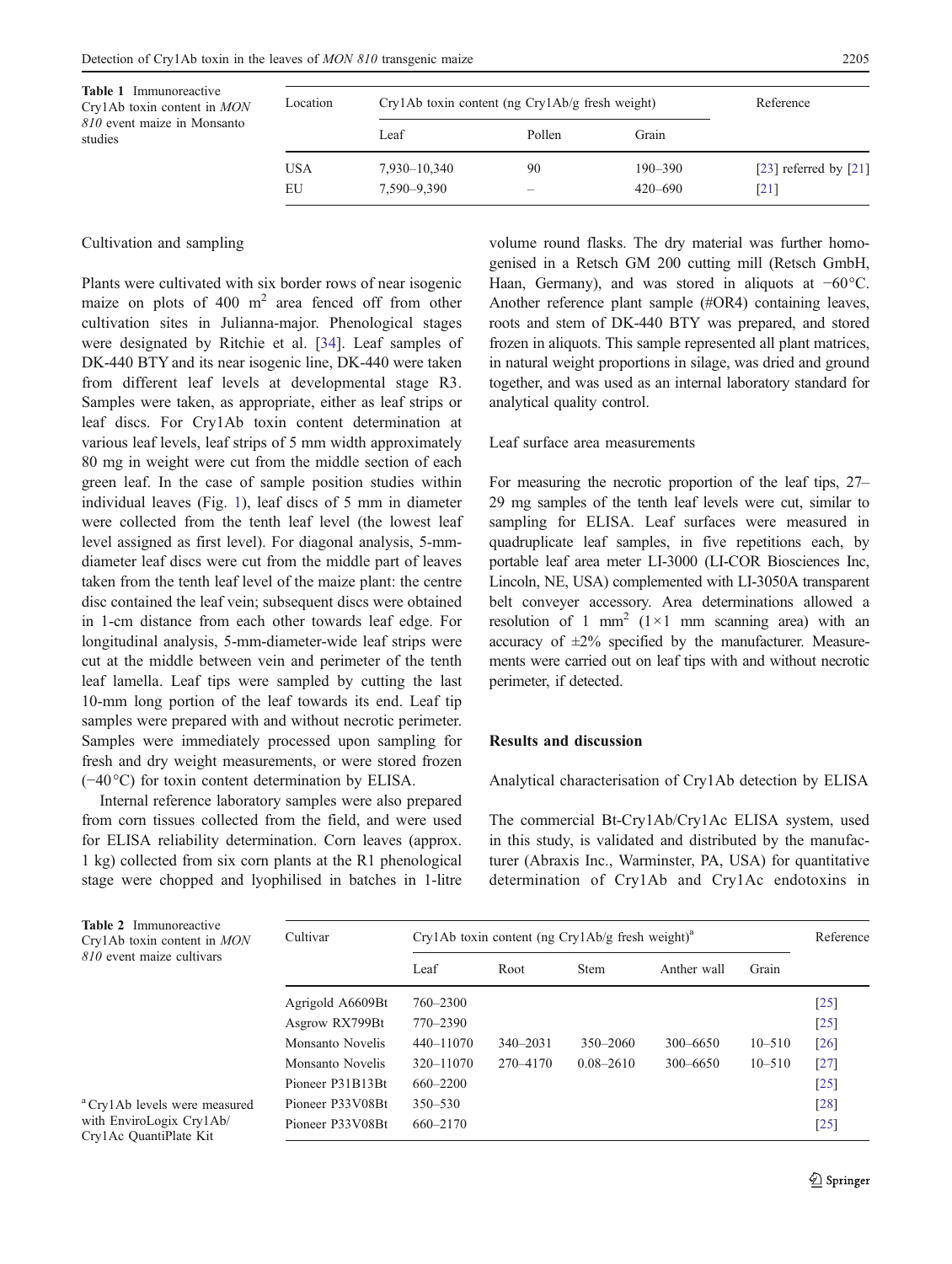<span id="page-3-0"></span>

Fig. 1 Schematic representation of sampling positions for longitudinal and diagonal analysis of Cry1Ab toxin determination in individual maize leaves. Leaves were collected at dough (R4) phenological stage from the tenth leaf level (carrying female flowers). Sampling locations indicated as leaf strips for longitudinal sampling  $(LS)$  and leaf discs for diagonal sampling (DS)

microbial preparations and plants (cotton, corn). A limiting feature of the immunoassay in detecting the plant-expressed Cry1Ab protein is that it is based on antibodies directed against a 131-kDa molecular weight microbial protoxin, either purified from B. thuringiensis ferments or produced by transgenic microbes containing the cry1Ab gene encoding it. Moreover, the method uses the same protoxin as analytical standard [F. Rubio, Abraxis Inc., Warminster, PA, USA, personal communication]. In contrast, the  $crv1Ab$ transgene present in MON 810 maize cultivars expresses a 91-kDa N-terminal fragment of it, so called preactivated toxin form [\[22](#page-7-0)]; consequently, ELISA results on plants are subject to correction for preactivated toxin.

Detection by standard curves using manufacturerprovided Cry1Ab standards at concentrations of 0, 0.25, 0.5, 1, 2 and 4 ng/mL (linear regression) and standards from three origins (Abraxis Inc., Szent István University, Hungary and Biotechnology Research Institute, Canada) at concentrations of 0.01 to 50 ng/mL (sigmoid regression) are shown in Fig. 2. The standard curves showed an upward sigmoid course typical for sandwich ELISA systems, and  $IC_{50}$  values appeared identical for the standard curves obtained with Cry1Ab toxin from three origins  $(12.28\pm0.53, 12.61\pm0.63 \text{ and } 13.25\pm0.37 \text{ ng/mL}$  for Cry1Ab from Abraxis Inc., Szent István University, Hungary and Biotechnology Research Institute, Canada, respectively). Moreover, a standard curve obtained with Cry1Ab from Abraxis Inc. in maize leaf extract also showed a course identical  $(IC_{50}=11.93\pm0.55 \text{ ng/mL}$  for Cry1Ab) indicating no matrix effect under the experimental conditions. LODs determined from the sigmoid standard curves are 5 ng/mL for Cry1Ab in buffer and 6 ng/mL for Cry1Ab in leaf extract.

To achieve lower LODs, the commercial Bt-Cry1Ab/ Cry1Ac ELISA system utilises linear regression to the standard curve in the concentration range of 0 to 4 ng/mL. Such forced shifting of the LOD downwards is driven clearly by commercial interests and not analytical considerations as the further the tested concentration is from the inflexion point of the sigmoid curve  $(IC_{50})$ , the more the accuracy of the data is deteriorating. The lower curvature part of the sigmoid curve is certainly less reliable for calibration than the middle, quasi-linear section, and should ELISA signals in the concentration range of the thus lowered detection limit fall significantly above background,

Fig. 2 Standard curves for Cry1Ab toxin in the Abraxis Bt-Cry1Ab/Cry1Ac ELISA system based using sigmoid and linear regression. Sigmoid regression on standard curves in PBS spiked with Cry1Ab from Abraxis  $(\Box, \text{ dashed line}),$ Szent István University, Hungary  $(\Delta, dotted line)$ , Biotechnology Research Institute, Canada ( $\nabla$ , short dotted line), and in leaf extract spiked with Cry1Ab from Abraxis  $( \bullet, solid line).$  Linear regression on standard curves in PBS spiked with Cry1Ab from Abraxis is shown in the insert

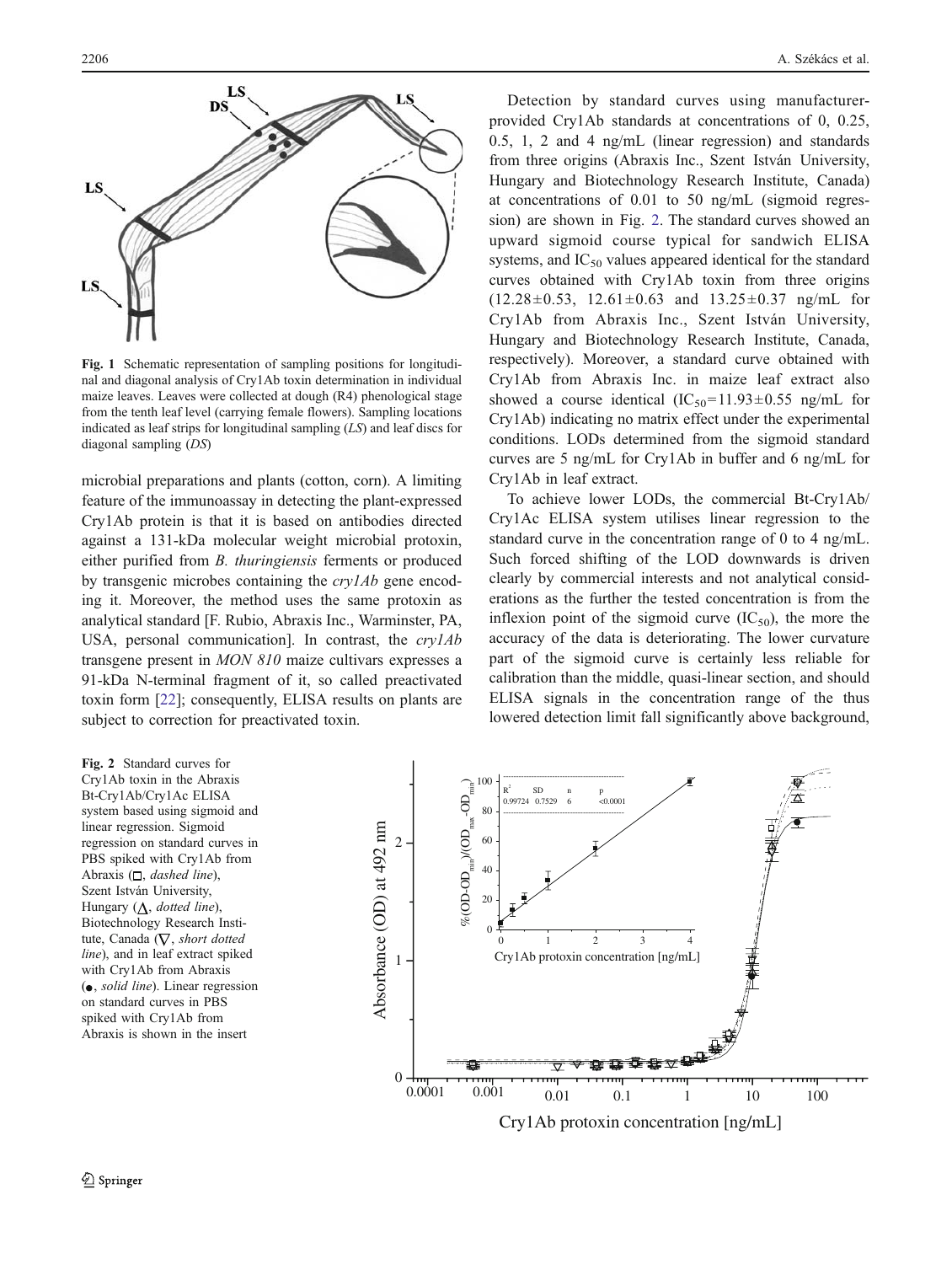<span id="page-4-0"></span>their validity for calibration may become questionable. Nonetheless, the ELISA system provides stable calibration lines in the concentration range of 0.25 to 4 ng/mL. The insert in Fig. [2](#page-3-0) displays the average of normalised linear regression lines determined in 37 individual determinations with a regression coefficient  $(R^2)$  of 0.997 (regression coefficients in individual determinations ranged between 0.964 and 0.9995) and an LOD of 0.125 ng/mL as claimed by the manufacturer. Normalisation itself does not affect LOD, but allows comparison among individual standard lines of different optical density signals. It has also to be noted that sigmoid regression curves were obtained with pure Cry1Ab protein dissolved in PBS, while linear regression lines were obtained with manufacturer standard solutions in a buffer of undisclosed exact composition. The solution contained a stabiliser protein for Cry1Ab [F. Rubio, Abraxis Inc., Warminster, PA, USA, personal communication], but it is proprietary information whether the manufacturer applied solubiliser substances.

Accuracy of the toxin concentration detected by the ELISA method was evaluated using standard addition method [[35\]](#page-8-0). An internal reference lyophilised corn leaf sample, collected in the R1 phenological stage, was subjected to ELISA analysis. Cry1Ab toxin content was measured in the leaf extract diluted 1:500 by PBS, and was found to contain  $1.25 \pm 0.03$  ng/mL Cry1Ab toxin corresponding to  $15.61 \pm 0.41$  μg/g Cry1Ab/g lyophilised leaf tissue (with the  $19.2\% \pm 1.1\%$  measured dry weight content of the lyophilised corn leaf sample, this concentration represents  $3.00 \pm 0.08$  μg/g Cry1Ab/g raw leaf tissue.) The diluted extract  $(250 \text{ µl})$  was spiked at three levels by the addition of various volumes (100, 200, 250 μl) of a standard solution (4 ng/mL Cry1Ab), the spiked solutions being supplemented in all cases to 500 μl, and Cry1Ab concentrations were detected by ELISA. The ELISA signal plotted against the concentration of the added standard provided excellent linear correlation ( $r^2$ =0.9982), and on the basis of the four spiked concentrations (0, 0.8, 1.6 and 2 ng/mL, respectively) the initial concentration in the diluted extract was found to be  $1.29 \pm 0.04$  ng/mL Cry1Ab toxin corresponding to  $16.20 \pm 0.47$  μg/g Cry1Ab/g lyophilised leaf tissue  $(3.12\pm0.09 \text{ µg/g}$  Cry1Ab/g raw leaf tissue). As revealed in Student's t test  $(t=1.56, p<0.01)$ , no significant difference was found between the Cry1Ab toxin concentration determined by the calibration curve  $(1.25 \pm$ 0.03 ng/mL) and the standard addition method  $(1.29 \pm$ 0.04 ng/mL), the 3.9% difference in the determined Cry1Ab concentration indicates no substantial matrix interaction at the dilution (1:500) applied.

For quality assurance, an internal reference sample (#OR4) was used. Cry1Ab toxin concentration measured in this sample in two different years (2006 and 2009) provided  $3,432\pm1,337$  and  $3,522\pm284$  ng/g concentrations, respectively. Student's  $t$  test revealed no statistical difference between the two determinations  $(t=0.15, p<0.01)$ indicating reliable detection of Cry1Ab toxin during a several-year period.

Fig. 3 Cry1Ab toxin content of MON 810 maize (DK-440 BTY) leaves originated from different leaf levels at milk (R3) phenological stage. Lowest leaf level corresponds to the visible first leaf. Different capital letters indicate significant differences (SD=1,823 ng Cry1Abtoxin/g fresh leaf weight,  $p < 0.01$ )

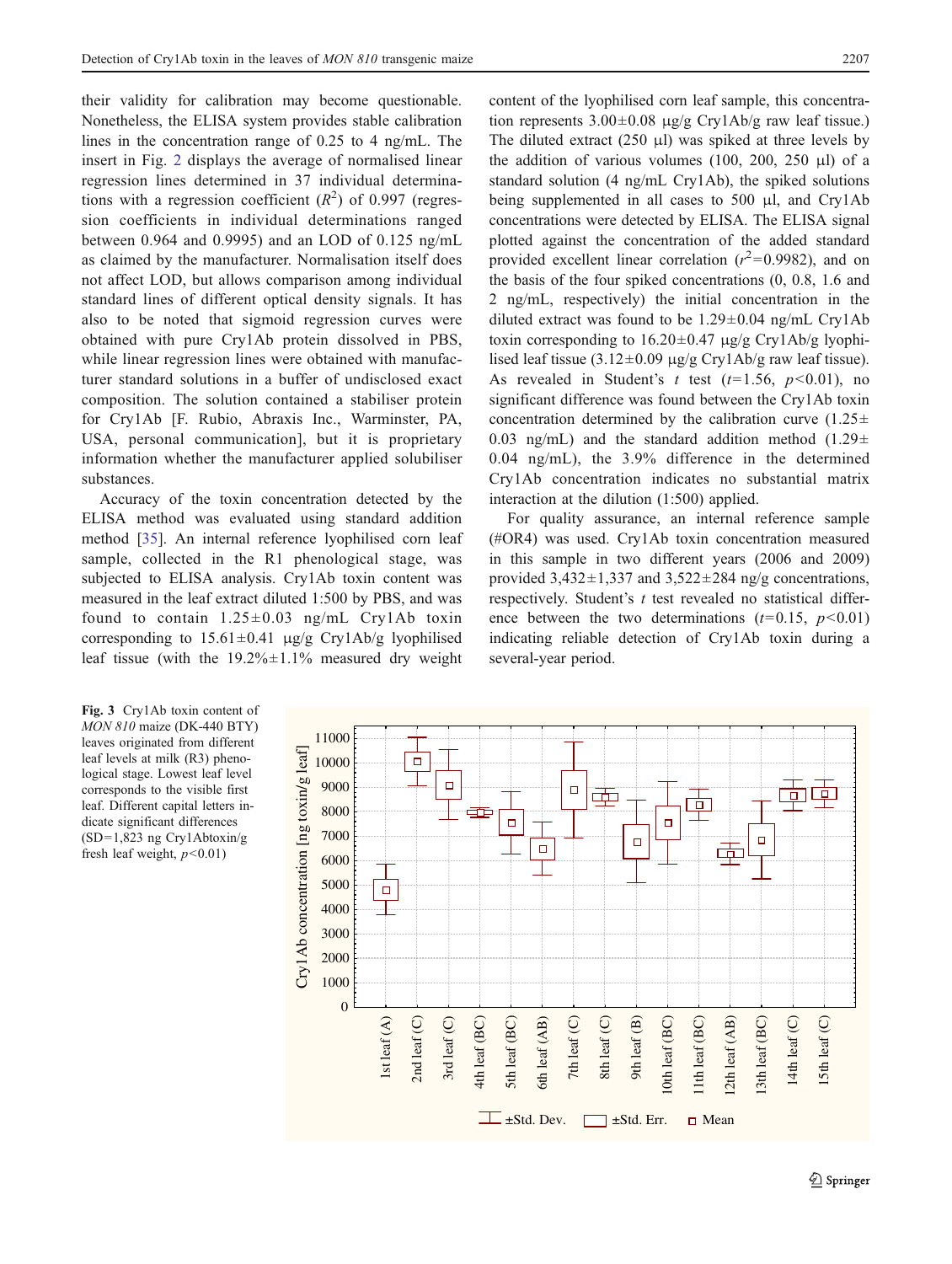<span id="page-5-0"></span>

| Table 3 Cry1Ab toxin content of tenth leaf level |  |
|--------------------------------------------------|--|
|--------------------------------------------------|--|

| Plant organ                        | Cry1Ab toxin content <sup>a</sup> |                  |                   |
|------------------------------------|-----------------------------------|------------------|-------------------|
|                                    | average $\pm$ standard deviation  |                  |                   |
| leaf $(10^{th}$ leaf level)        | $($ ng Cry $1$ Ab/g fresh weight) |                  |                   |
| middle cross sampling b            | vein                              | $9885 \pm 877$   | (B)               |
|                                    | near vein                         | $10552 \pm 1065$ | (B)               |
|                                    | 2 cm from vein                    | $8509 \pm 351$   | (A)               |
|                                    | 3 cm from vein                    | $8571 \pm 480$   | (A)               |
|                                    | edge                              | $8194 \pm 562$   | (A)               |
| longitudinal sampling <sup>c</sup> | sheath                            | $1892 \pm 223$   | (C)               |
|                                    | lamella base                      | $5535 \pm 1073$  | (E)               |
|                                    | lamella middle                    | $8924 \pm 1507$  | (F)               |
|                                    | lamella tip                       | $4579 \pm 1864$  | (D)               |
|                                    | green lamella tip                 | $7749 \pm 1598$  | (EF)              |
| <b>Stem</b>                        | $1071 \pm 101$                    |                  |                   |
| necrosis sampling <sup>e</sup>     | unnecrotised (green) lamella      | $9023 \pm 1697$  | (I)               |
|                                    | partially necrotised (yellow)     | $6089 \pm 1229$  | (H)               |
|                                    | lamella                           |                  |                   |
|                                    | necrotised (brown) lamella        | $2550 \pm 153$   | $\left( G\right)$ |

aCry1Ab toxin levels were determined in the milk (R3) phenological stage for diagonal and longitudinal sampling and in the dough (R4) phenological stage for necrosis sampling. Plant samples were analysed by Abraxis Bt-Cry1Ab/Ac ELISA kit at least in quadruplicates

<sup>b</sup> Different capital letters in parentheses (A, B) indicate significant differences (SD=1,155 ng Cry1Ab toxin/g fresh leaf weight,  $p$ <0.01) within cross sampling measurements. Homogeneous groups A and B are not related to those assigned by letters C–I

<sup>c</sup> Different capital letters in parentheses (C–F) indicate significant differences (SD=2,220 ng Cry1Ab toxin/g fresh leaf weight,  $p$ <0.01) within longitudinal sampling measurements. Homogeneous groups C–F are not related to those assigned by letters A, B and G–I

<sup>d</sup> Lamella tip with necrotised edges removed

<sup>e</sup> Different capital letters in parentheses (G–I) indicate significant differences (SD=2,230 ng Cry1Ab toxin/ g fresh leaf weight, p<0.01) within necrosis sampling measurements. Homogeneous groups G–I are not related to those assigned by letters A–F

## Cry1Ab distribution among leaf levels

Average Cry1Ab toxin content in the leaves of MON 810 maize cultivar DK-440 BTY in the milk (R3) phenological stage, determined by Abraxis Inc Bt-Cry1Ab/Ac ELISA kit, ranged between 4,821 and 10,054 ng toxin/g fresh leaf weight (Fig. [3\)](#page-4-0). In contrast, Cry1Ab toxin was not detected in any samples taken from the near isogenic maize line (negative control). Considering the claimed LOD of the Abraxis Bt-Cry1Ab/Ac ELISA kit (0.125 ng/mL) and actual sample preparation parameters, this means that the near isogenic maize line does not contain Cry1Ab toxin above 156 ng Cry1Ab/g fresh weight concentration. Cry1Ab toxin content in MON 810 maize cultivar DK-440 BTY showed both within plant and plant-to-plant variations. Relative standard errors within single sample determinations in triplicates ranged between 0.6 and 6.2%, indicating the utility of the Abraxis Bt-Cry1Ab/Ac ELISA kit, as has also been reported in the literature [[36](#page-8-0)]. Nonetheless, relative sample-to-sample fluctuation of toxin content within the same plant was found to be as high as

19–21%, and those between samples from different plants ranged up to 22%. Statistical analysis  $(ANOVA + t \text{ test})$ revealed that Cry1Ab toxin content in the lowest leaf level is significantly different in toxin content from all other leaf levels (SD=1,823 ng Cry1Abtoxin/g fresh leaf weight,  $p$ < 0.01). On the basis of such groping, Cry1Ab toxin content was determined to be  $4,821 \pm 1,042$  ng Cry1Ab toxin/g at the lowest leaf level and  $7,990\pm1,530$  ng Cry1Ab toxin/g fresh weight at all higher leaf levels (ranging between 5,090 and 11,050 ng Cry1Ab toxin/g fresh weight). Cry1Ab toxin contents in the latter 14 leaf levels were grouped statistically into two separable groups  $(p<0.01)$ . A possible explanation may be a difference in microclimatic conditions: adequate rates of nitrogen fertility during early growth are known to be essential for Cry toxins (including Cry1Ab) production by the plant, and nitrogen abundance may cause severalfold increase in Cry1Ab content [[28\]](#page-7-0), therefore differences in reachable nitrogen levels due to varying precipitation may cause such variability if certain actual leaf formation periods fell to dry climatic intervals. The data therefore, indicate quantitative determination of acceptable accuracy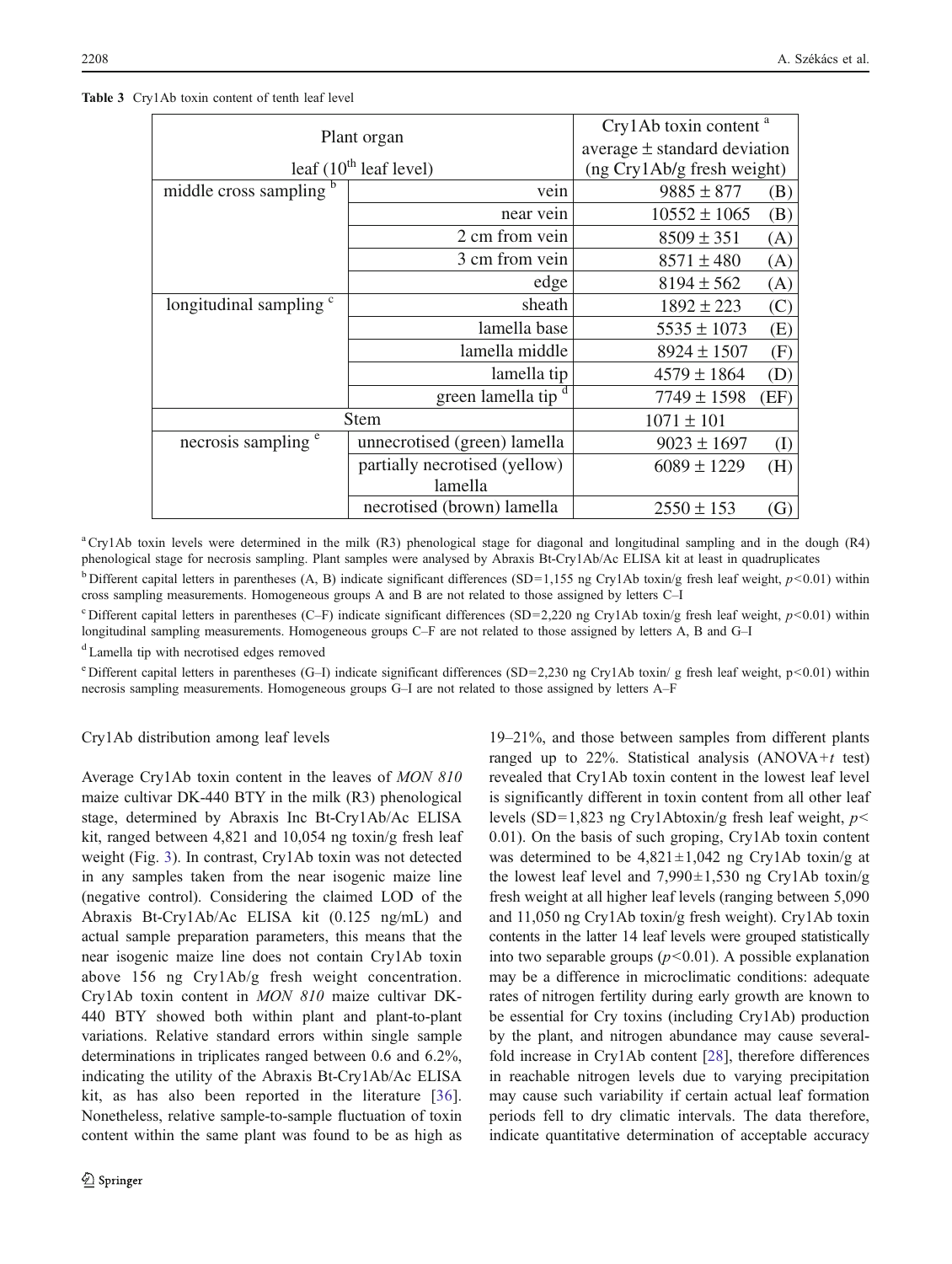by the ELISA method, yet significant biological variability among samples of individual plants at the same developmental stage.

These toxin concentrations measured are in agreement with the official *MON 810* documentation [\[21\]](#page-7-0) and with certain literature data [[26,](#page-7-0) [27](#page-7-0)], where toxin content was detected in the same range, with a strong fluctuating trend, and with statistical differences between top and bottom leaves [[27](#page-7-0)]. Other studies reported lower Cry1Ab concentrations in corn borer resistant maize hybrids of the MON 810 event, e.g., 350-534 ng/g in the leaves [[28\]](#page-7-0). Nonetheless, on the average 20-fold differences can be seen in the toxin content even of the same MON 810 maize variety (Novelis) depending on cultivation year or location [\[26,](#page-7-0) [27](#page-7-0)].

#### Cry1Ab distribution within single leaves

Aiming at a better understanding of the background of the high variability among Cry1Ab toxin content determinations in various leaf samples, the distribution of the toxin protein within single leaves was also studied. Toxin content in various segments of the leaf from the tenth leaf level carrying female flowers was determined both diagonally and lengthwise. Detected Cry1Ab toxin concentrations are listed in Table [3](#page-5-0). When subjecting leaf discs sampled diagonally from the middle section of the tenth leaf to ELISA determination, average Cry1Ab toxin content fell into the range of 8,200–10,550 ng Cry1Ab toxin/g fresh leaf weight. Statistical analysis of the cross section data revealed that toxin concentrations were grouped into two significantly different groups (termed groups A and B in Table [3](#page-5-0),  $SD=1,155$  ng Cry1Ab toxin/g fresh leaf weight,  $p<0.01$ : Cry1Ab content at and near the leaf vein (group B in Table [3](#page-5-0), 9,900–10,550 ng Cry1Ab toxin/g fresh weight, ) appeared some 20% higher than towards leaf edge (group A in Table [3,](#page-5-0) 8,200– 8,600 ng Cry1Ab toxin/g fresh weight). Even though toxin concentrations are somewhat lower than in the cross middle of the leaves, the lamella section appear to be better for sampling purposes for Cry1Ab toxin analysis due to better tissue homogeneity.

For longitudinal analysis, leaf strips were obtained evenly across the length of the leaf from the sheath to the leaf tip. Considerably lower toxin concentrations  $(1,892\pm)$ 223 ng Cry1Ab toxin/g fresh leaf weight) were detected at the sheath, while the highest toxin content  $(8,924 \pm 1,507)$  ng Cry1Ab toxin/g fresh leaf weight) was measured in the middle section of the leaf, with a decreasing trend towards the leaf tip. Statistical analysis grouped toxin content in the sheath, lamella base, lamella middle and tip into four separate groups (termed groups C to F in Table [3](#page-5-0),  $SD=$ 2,220 ng Cry1Ab toxin/g fresh leaf weight,  $p<0.01$ ). To decipher whether the strongly decreasing trend in toxin concentration at the leaf tip is due to natural necrosis, toxin concentrations were also measured in leaf tip samples with and without their necrotised tissues at the leaf edges. Toxin contents detected in the leaf tip statistically significantly differed from each other when measured in the intact leaf tip  $(4,579\pm1,864$  ng Cry1Ab toxin/g fresh leaf weight, statistical group D in Table [3\)](#page-5-0) and with the necrotised tissues removed  $(7,749 \pm 1,598 \text{ ng } Cry1Ab \text{ toxin/g fresh leaf})$ weight, statistical groups E and F in Table [3\)](#page-5-0), i.e. toxin concentration in the green part of the leaf tip fell into the same statistical groups as the lamella base and middle. The apparent increase in Cry1Ab toxin content  $(59.1 \pm 24.1\%)$ due to the removal of the necrotised edges seemed to correlate with the necrosis ratio of the leaf tips  $(39.9 \pm 4.3\%)$ assessed by scanning optical leaf surface area measurements detecting surfaces of the healthy and necrotised areas at the leaf tips where such necrotisation occurred (Fig. [1\)](#page-3-0). Leaf tip necrotisation, therefore, is a plausible cause of the lower Cry1Ab toxin concentrations. To test this hypothesis, corn leaves were similarly collected at a later, dough (R4) phenological stage, when substantial necrotisation occurred on some leaves, and Cry1Ab toxin content was determined in living (green), partially necrotised (yellow) and necrotised (brown) leaves. The toxin content of leaves of these three different necrotisation rates were grouped into three separate statistical groups (termed groups G to I in Table [3,](#page-5-0) SD=2,230 ng Cry1Ab toxin/g fresh leaf weight,  $p<0.01$ ). Thus, significantly decreased Cry1Ab concentrations were found in the yellow and brown leaf tissues  $(6,089 \pm 1,229)$ and 2,550±153 ng Cry1Ab toxin/g fresh leaf weight, respectively) compared to the healthy leaf  $(9,023\pm$ 1,697 ng Cry1Ab toxin/g fresh leaf weight). Whether this decrease in Cry1Ab concentration is due to decomposition of the toxin during necrosis or to its active transport along with other plant proteins from the necrotising tissue [\[37](#page-8-0)] is an open question.

The data indicate a substantial variation in detectable Cry1Ab toxin content lengthwise along the leaf. Lower toxin concentrations at the sheath are closer to the toxin content detected in the stem  $(1,071 \pm 101 \text{ ng } Cry1Ab \text{ toxin/g})$ fresh weight), gradually increasing towards the lamella middle, and later remaining stable unless leaf tissue necrotisation causes further decrease. Cry1Ab toxin content apparently proportional with chlorophyll content is in agreement with literature data [\[25](#page-7-0)], when toxin concentrations within a single leaf were found highest  $(600 \pm 50)$ and  $590\pm70$  ng Cry1Ab toxin/g fresh weight) at the green leaf tip, and lowest in the yellow leaf base  $(180 \pm 10)$  and  $220\pm70$  ng Cry1Ab toxin/g fresh weight) indicating decreasing Cry1Ab toxin concentrations with decreasing chlorophyll content. Our results indicate that the location of leaf samples taken from a single maize plant and within a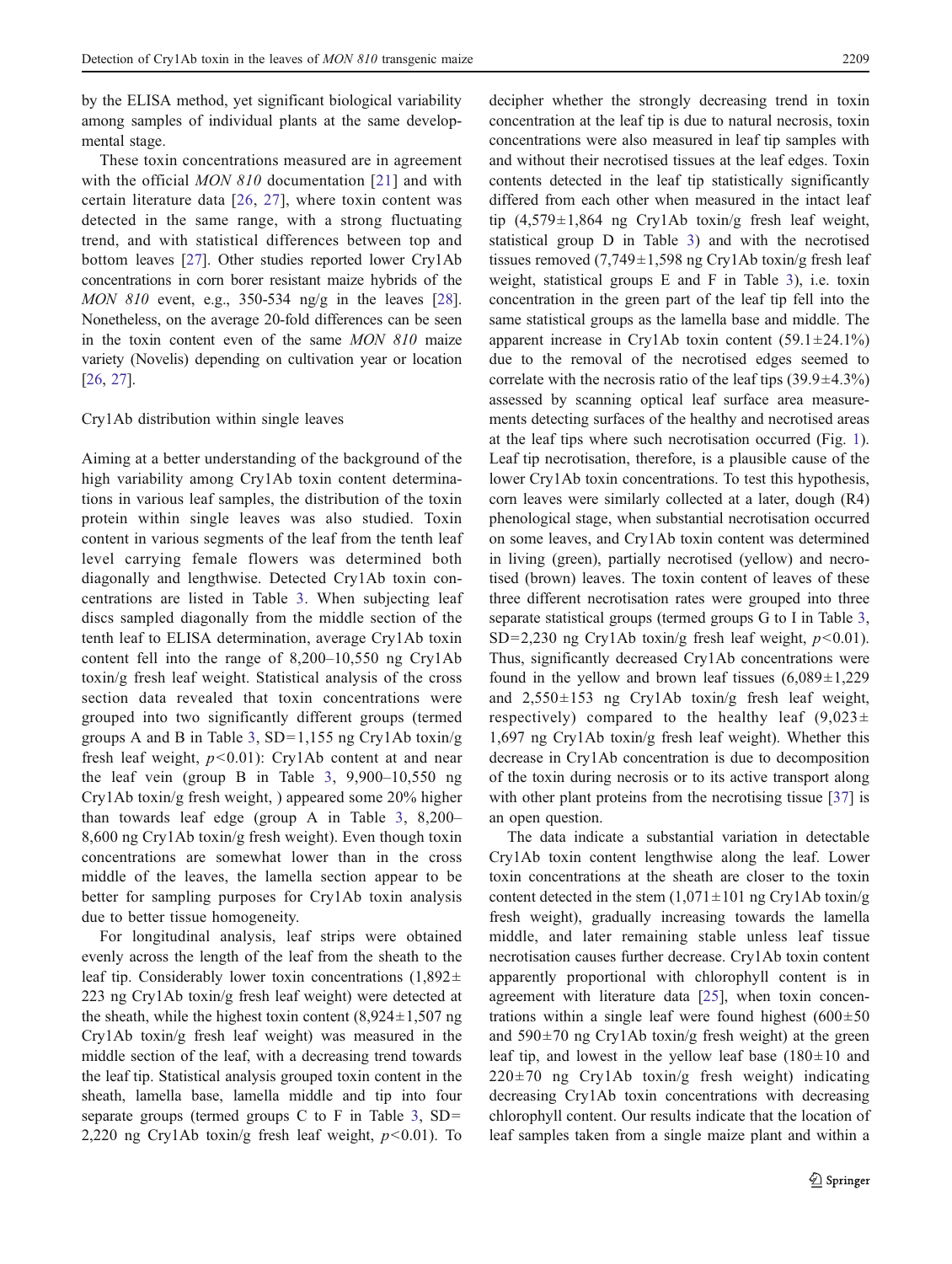<span id="page-7-0"></span>single leaf affects the detectable Cry1Ab protein concentration in the sample. The longitudinal dimension of the leaf has more significance for sampling purposes than the diagonal position; therefore, the diagonal lamella middle in the middle section of the leaf is most advisable for taking leaf samples.

Acknowledgements The authors thank to Bianka Kovács (Budapest University of Technology and Economics, Budapest, Hungary) for her help in carrying out the ELISA measurements, to Prof. Luke Masson (Biotechnology Research Institute, National Research Council of Canada, Montreal, Quebec, Canada) for Cry1Ab protein expressed in recombinant bacteria, and to Sami Marjanen (University of Oxford, Oxford, UK) for his careful proof-reading of this manuscript. This work was funded by projects BIO-00042/2000 (Hungarian Ministry of Education), K-36-01-00017/2002, NTE-725/2005, NTE-1029/2006 and NTE-750/2008 (Hungarian Ministry of Environment and Water).

## References

- 1. Höfte H, Whiteley HR (1989) Insecticidal crystal proteins of Bacillus thuringiensis. Microbiol Rev 53:242–255
- 2. Abbot Laboratories (1992) Bt products manual. Abbott Laboratories, North Chicago, IL, USA
- 3. Nap J-P, Metz PLJ, Escaler M, Conner AJ (2003) The release of genetically modified crops into the environment. Part I. Overview of current status and regulations. Plant J 33:1–18
- 4. Conner AJ, Glare TR, Nap J-P (2003) The release of genetically modified crops into the environment. Part II. Overview of ecological risk assessment. Plant J 33:19–46
- 5. Then C (2009) Risk assessment of toxins derived from Bacillus thuringiensis - synergism, efficacy, and selectivity. Environ Sci Pollut Res 16:in press doi[:10.1007/s11356-009-0208-3](http://dx.doi.org/10.1007/s11356-009-0208-3)
- 6. Grothaus GD, Bandla M, Currier T, Giroux R, Jenkins GR, Lipp M, Shan G, Stave JW, Pantella V (2006) Immunoassay as an analytical tool in agricultural biotechnology. J AOAC Int 89:913–928
- 7. Ermolli M, Fantozzi A, Marini M, Scotti D, Balla B, Hoffmann S, Querci M, Paoletti C, Van den Eede G (2006) Food safety: screening tests used to detect and quantify GMO proteins. Accred Qual Assur 11:55–57
- 8. Ermolli M, Prospero A, Balla B, Querci M, Mazzeo A, Van Den Eede G (2006) Development of an innovative immunoassay for CP4EPSPS and Cry1AB genetically modified protein detection and quantification. Food Addit Contam 23:876–882
- 9. Fantozzi A, Ermolli M, Marini M, Scotti D, Balla B, Langrell QM, SRH V, den Eede G (2007) First application of a microsphere-based immunoassay to the detection of genetically modified organisms (GMOs): quantification of Cry1Ab protein in genetically modified maize. J Agric Food Chem 55:1071–1076
- 10. Volpe G, Ammid NH, Moscone D, Occhigrossi L, Palleschi G (2006) Development of an immunomagnetic electrochemical sensor for detection of BT-CRY1AB/CRY1AC proteins in genetically modified corn samples. Anal Lett 39:1599–1609
- 11. Palm CJ, Donegan K, Harris D, Seidler RJ (1994) Quantification in soil of Bacillus thuringiensis var. kurstaki δ-endotoxin from transgenic plants. Mol Ecol 3:145–151
- 12. Adamczyk JJ Jr, Adam LC, Hardee DD (2001) Field efficacy and seasonal expression profiles for terminal leaves of single and double Bacillus thuringiensis toxin cotton genotypes. J Econ Entomol 94(6):1589–1593
- 13. Xie X, Shu Q (2001) Studies on rapid quantitative analysis of Bt toxin by using Envirologix kits in transgenic rice. Scientia Agricultura Sinica 34(5):465–468
- 14. Zwahlen C, Hilbeck A, Gugerli P, Nentwig W (2003) Degradation of the Cry1Ab protein within transgenic Bacillus thuringiensis corn tissue in the field. Mol Ecol 12:765–775
- 15. Douville M, Gagne F, Masson L, McKay J, Blaise C (2005) Tracking the source of Bacillus thuringiensis Cry1Ab endotoxin in the environment. Biochem Syst Ecol 33:219–232
- 16. Harwood JD, Wallin WG, Obrycki JJ (2005) Uptake of Bt endotoxins by nontarget herbivores and higher order arthropod predators: molecular evidence from a transgenic corn agroecosystem. Mol Ecol 14(9):2815–2823
- 17. Székács A, Juracsek J, Polgár LA, Darvas B (2005) Levels of expressed Cry1Ab toxin in genetically modified corn DK-440-BTY (YieldGard) and stubble. FEBS J 272 Suppl 1:508
- 18. Baumgarte S, Tebbe CC (2005) Field studies on the environmental fate of the Cry1Ab Bt-toxin produced by transgenic maize (MON810) and its effect on bacterial communities in the maize rhizosphere. Mol Ecol 14:2539–2551
- 19. Margarit E, Reggiardo MI, Vallejos RH, Permingeat HR (2006) Detection of BT transgenic maize in foodstuffs. Food Res Int 39 (2):250–255
- 20. Chen M, Ye G, Liu Z, Fang Q, Hu C, Peng Y, Shelton AM (2009) Analysis of Cry1Ab toxin bioaccumulation in a food chain of Bt rice, an herbivore and a predator. Ecotoxicology 18:230–238
- 21. AGBIOS (2002) Safety assessment of YieldGard insect-protected event MON810. Published by agbios.com as Product Safety Description—<http://agbios.com/docroot/decdocs/02-269-010.pdf>
- 22. AGBIOS. (2008) MON 810 food safety assessment case study. Published by agbios.com as Case Study—[http://agbios.com/cstudies.](http://agbios.com/cstudies.php?book=FSA&ev=MON810&chapter=Expressed&lang) [php?book=FSA&ev=MON810&chapter=Expressed&lang](http://agbios.com/cstudies.php?book=FSA&ev=MON810&chapter=Expressed&lang)
- 23. Sanders PR, Elswick EN, Groth ME, Ledesma BE (1995) Evaluation of insect protected maize lines in 1994 U.S. field test locations. Study No. 94-01-39-01, MSL-14179, an unpublished study conducted by Monsanto Company. EPA MRID No. 43665502. – [http://www.agbios.com/cstudies.php?book=FSA&ev=](http://www.agbios.com/cstudies.php?book=FSA&ev=MON810&chapter=Expressed&lang) [MON810&chapter=Expressed&lang](http://www.agbios.com/cstudies.php?book=FSA&ev=MON810&chapter=Expressed&lang)
- 24. USDA APHIS (1996) Monsanto Co. Addition of two genetically engineered insect resistant corn lines to determination of. Federal Register 61 (52): 10720 (1-83) – [http://www.agbios.com/docroot/](http://www.agbios.com/docroot/decdocs/05-242-021.pdf) [decdocs/05-242-021.pdf](http://www.agbios.com/docroot/decdocs/05-242-021.pdf)
- 25. Abel CA, Adamczyk JJ Jr (2004) Relative concentration of Cry1A in maize leaves and cotton bolls with diverse chlorophyll content and corresponding larval development of fall armyworm (Lepidoptera: Noctuidae) and southwestern corn borer (Lepidoptera: Crambidae) on maize whorl leaf profiles. J Econ Entomol 97:1737–1744
- 26. Nguyen TH (2004) Biosafety research and monitoring methods of Bt-corn: Expression, detection and effect of recombinant Cry1Ab in heterologous expression systems. PhD Thesis, Georg August University, Göttingen, Germany
- 27. Nguyen TH, Jehle JA (2007) Quantitative analysis of the seasonal and tissue-specific expression of Cry1Ab in transgenic maize MON 810. J Plant Dis Protect 114:82–87
- 28. Bruns HA, Abel CA (2003) Nitrogen fertility effects on Bt deltaendotoxin and nitrogen concentrations of maize during early growth. Agron J 95:207–211
- 29. EFSA (2005) Opinion of the Scientific Panel on Genetically Modified Organisms on an application (Reference EFSA-GMO-DE-2004-03) for the placing on the market of insect-protected genetically modified maize MON 863 x MON 810, for food and feed use, under Regulation (EC) No 1829/2003 from Monsanto. EFSA J 252:1-23. [http://www.efsa.europa.eu/EFSA/efsa\\_locale-](http://www.efsa.europa.eu/EFSA/efsa_locale-1178620753812_1178620770743.htm)[1178620753812\\_1178620770743.htm](http://www.efsa.europa.eu/EFSA/efsa_locale-1178620753812_1178620770743.htm)